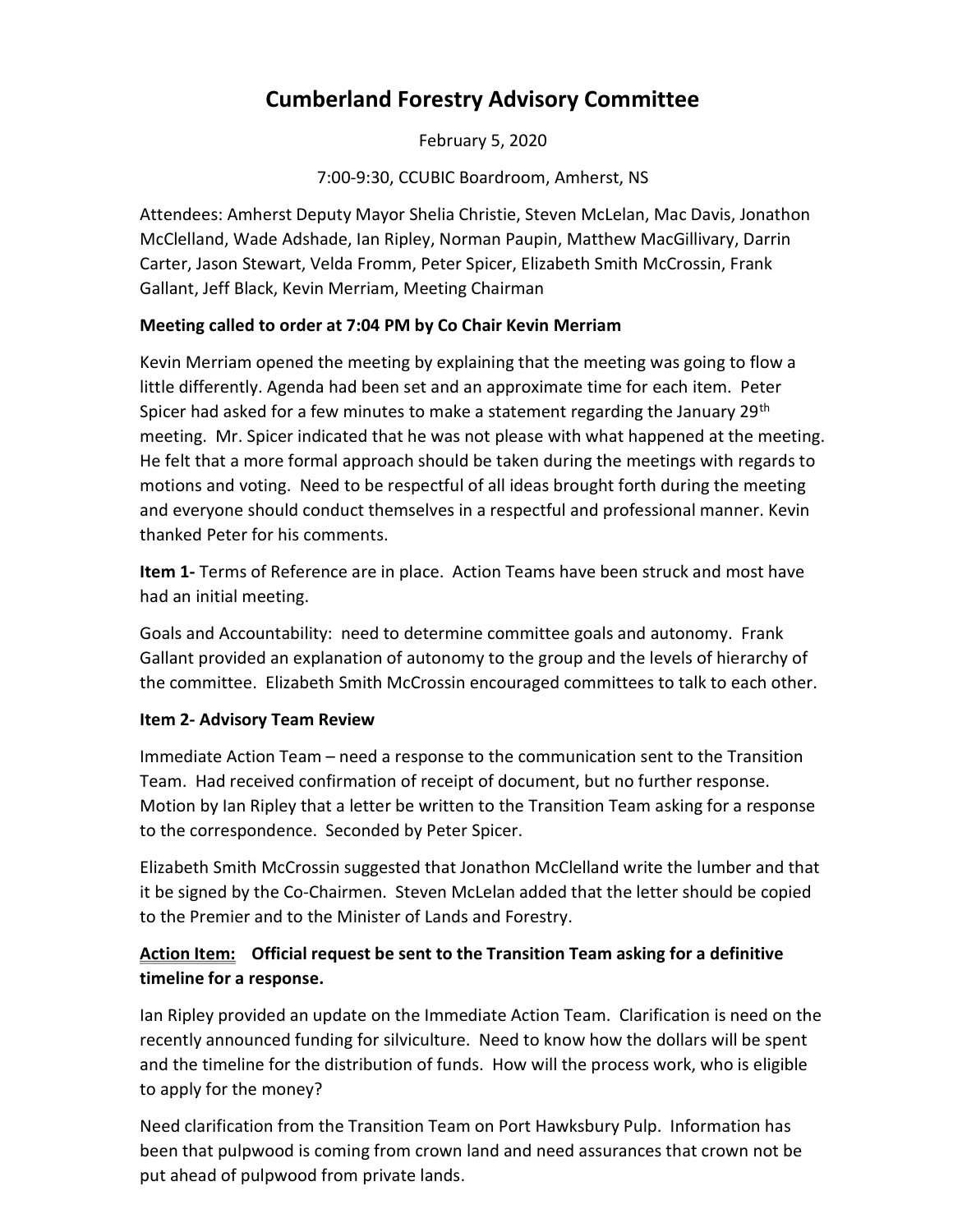Information is required regarding availability of funds for studies. Could these studies be funded by the Transition Team?

Elizabeth Smith McCrossin suggested that the Committee ask for funding for a staff person. This person could work with Cumberland Business Connector to work exclusively with the Committee. Jeff Black, Kevin Merriam, Elizabeth and Jonathon McClelland to discuss.

Kevin asked the committee if there were any concerns regarding the discussed action items being sent to the Transition Team. No concerns.

Policy Action Team: Nothing to report

Long Term Action Team: have not met yet

Market Access Acton Team: Have met and are working on several ideas.

## Item 3: Shared Vision and Pathways – Solidify Future State of Forestry and Direction

Questionnaire was prepared and sent out to committee members – the responses to the 10 questions were accumulated during a meeting earlier today. Kevin Merriam then ceded the floor to Frank Gallant.

Frank Gallant led the committee through the responses to the questionnaires. 31 people were invited to complete the questionnaire and the committee had received responses from 21. The document had been sent to people outside of the committee, needed to cast a wider net to capture different perspectives.

Frank provided an overview of the content of the answers.

- 1. Challenges to Solve
	- a. Market for low grade wood, chips and mill waste
	- b. Maintain labour force
	- c. Income Replacement
	- d. Over reliant on external
- 2. What is driving change?
	- a. Social approval license, expectations
	- b. Economic trends, event
	- c. Politics
	- d. Ecological expectations
	- e. Education (lack of /more of)
	- f. Social Media
- 3. Conventions of State of Thinking
	- a. High volume/low margins
	- b. Market concentration/dependency
	- c. Lack of leading change, wait and see, pause
	- d. Risk adverse. Embrace new practises
	- e. Leadership void
- 4. Barriers to Change
	- a. Conventional thinking, stuck in "do what we know" lack of innovation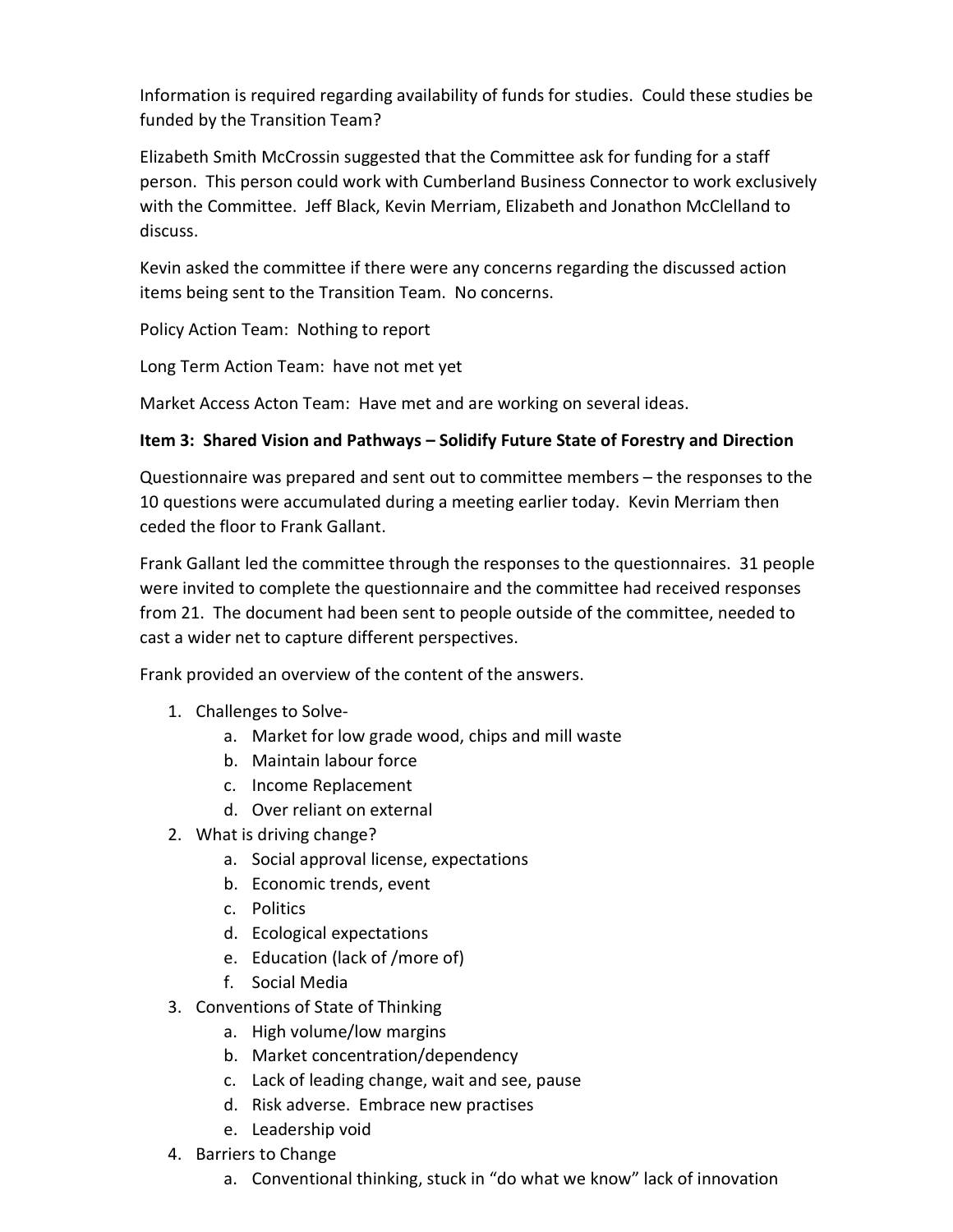- b. Politics, red tape, inhibit change
- c. Public opinion/misunderstanding
- d. Understanding and Knowledge gaps
- e. Access to capital- financial, human and social.
- 5. Windows of Opportunity
	- a. Leverage the strength of our fiber
	- b. Volume of wood/natural resources
	- c. Best soil for forestry
	- d. Atlantic Gateway/central
	- e. Active Production (20%)
	- f. Champions and leadership open to change
	- g. Taking control of our future
- 6. What is important to us.
	- a. Need to regain social license and earn public support/trust
	- b. Sustainable/responsible use of natural resources/stewardship
	- c. A pride and passion for a healthy and productive forest
	- d. Diversity -markets and species.
- 7. Future Scenarios
	- a. Value added products. Higher Margins
	- b. Product diversification
	- c. Education and communications public and Industry
	- d. Embrace new technology
	- e. Manage for higher volume
	- f. Collaborative teamwork

## Pathways Forward

- 1. Healthy high value forest
- 2. Driving towards a low carbon economy
- 3. Renewable energy from forest products
- 4. Replace plastic with natural wood products zero waste
- 5. Locally produced products
- 6. Innovative products
- 7. Champions of climate regulation through healthy forest (education
- 8. Unified forest industry with public support
- 9. Diverse markets
- 10. Public education, public relations
- 11. System Change (approach) and policy change
- 12. Culture Change

Following Frank's debrief of the answers to the questionnaire, the committee discussed the information. Peter Spicer indicated that some of the items listed were not immediate and there needed to be a short-term fix for the contractors. Mac Davis suggested that there were other communities in NS that were dealing with some of the same issues, or had in the past, and should be contacted regarding what they had been done in those areas. Ian Ripley added that NB had survived pulp mill closures and might be an avenue for information. Kevin Merriam thanks Frank for the debrief.